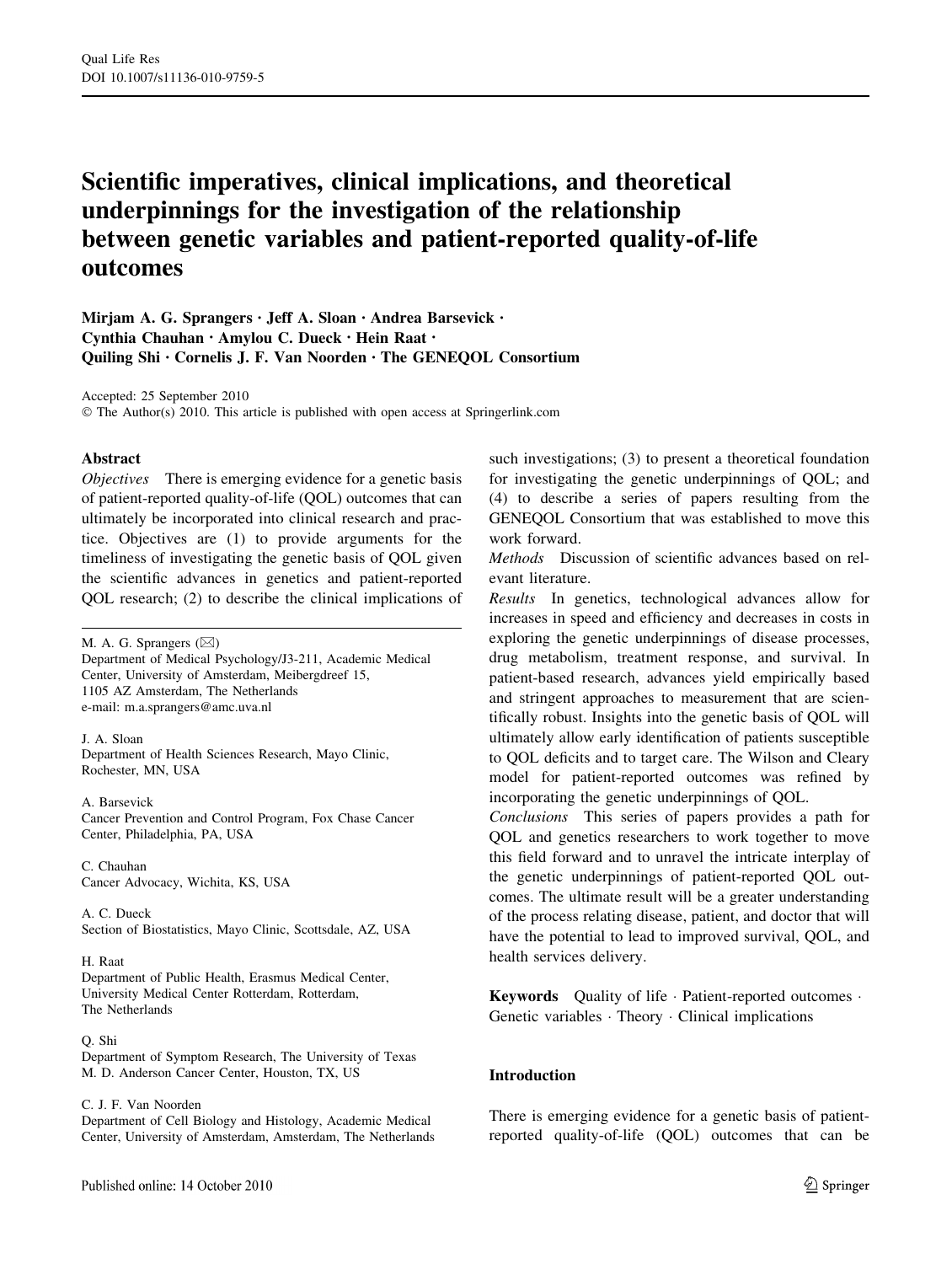incorporated into clinical research and practice. In this paper, we provide arguments to indicate that scientific advances in genetics and patient-reported QOL research make this a timely endeavor. We further describe the clinical implications of this work and how this has the potential to expand and improve the quality of health care delivery. We also present a theoretical foundation for investigating the genetic underpinnings of patient-reported QOL, which delineates the hypothetical interconnections among the various components from the molecular level to clinical outcomes. Finally, we describe a series of papers resulting from the international and interdisciplinary GENEQOL Consortium that purports to investigate potential biological pathways, genes, and genetic variants involved in QOL.

#### Scientific imperatives

The fields of genetics and patient-reported QOL research have experienced significant advances in recent years. Genetic research has burgeoned despite the myriad of genetic variables. Technical advancements allow for increases in speed and efficiency and reduced costs of genetics research, such as high-throughput sequencing and new generations of micro-array techniques (see the Appendix that includes a glossary of genetic terms). The rapid expansion of the exploration of the human genome involving genome-wide association studies (GWAS) has made it possible to identify a large number of robust associations between specific chromosomal loci and complex human diseases, such as type 2 diabetes and rheumatoid arthritis [\[1](#page-6-0)]. Since 2007, GWAS have identified more than 250 genetic loci of common genetic variants involved in these and other common diseases. According to Hirschhorn [[2;](#page-7-0) page 1699], this 'explosion represents one of the most prolific periods of discovery in human genetics'. Identifying genetic markers that are risk factors for disease and delineating the genetic underpinnings of disease processes, drug metabolism, treatment response, and survival have a central place on the research agenda. Initial explorations into gene-environment interactions have caused genetic researchers to think beyond a strictly molecular level to include interactions at the level of the organism and the world around the organism [\[3](#page-7-0)].

Before we describe the scientific advances of QOL research, we will first clarify the key components. Since the focus of this paper is on QOL, we will either refer to QOL when we mean it to be applicable to individuals in general, or to the newer term patient-reported (as synonymous to health-related) QOL when we mean the narrower concept applicable to patients. We will use the more general term patient-reported outcomes (PRO) when we refer to any report coming directly from patients [\[4](#page-7-0)].

Patient-based QOL research has progressed in parallel to genetics research. A number of patient-reported QOL measures are available that have the requisite measurement properties for routine use in clinical research. Clearly, PRO-related research differs from genetic research in the source of information. However, the two research fields have more in common than meets the eye. For example, both fields face challenges caused by multiplicity of outcomes, power considerations, missing data, and validation issues. It should also be noted that all measures are associated with error, whether they are obtained by self-report, physical examination, or in the laboratory [[5\]](#page-7-0). Therefore, there is no inherent difference in variability and/or measurement error derived from PRO-based science than from test tube-based science. For example, it is well known but often ignored that there are multiple sources of variability and error in genotyping an individual [\[6](#page-7-0), [7](#page-7-0)].

There are also detailed guidelines [[8–10\]](#page-7-0) and checklists [\[11](#page-7-0)] on how to conduct scientifically sound patient-reported QOL research and to circumvent previously identified barriers to implementation. More specifically, it is now well established that existing patient-reported QOL measures are as reliable as most other clinical outcomes, including clinician-rated outcomes of patient well-being and laboratory data [\[5](#page-7-0)]. This finding holds particularly at the group level. Furthermore, the guidelines that are available have proven to be useful: the quality of trialbased QOL data has improved over time [[12\]](#page-7-0). Moreover, one of the most provocative findings in QOL research is that patient-reported assessments do not only have unique prognostic value but are in some cases even superior to clinician-based evaluations and biomedical assessments for predicting survival in general populations [[13\]](#page-7-0) and chronically ill patients [\[14–17](#page-7-0)]. Finally, clinical significance of patient-reported QOL data can be established, given the currently available guidelines [[18–20\]](#page-7-0). In summary, these advances establish that patient-reported QOL outcomes, built on empirically based and stringent approaches to measurement, are scientifically robust and do not need to be viewed nor handled differently than any other parameter in medical research [\[21](#page-7-0)].

Investigations of the genetic basis of PROs are emerging. Studies of twins have indicated that heritability estimates for QOL-related domains such as mood and selfreported health range from 20 to 50% [\[22–24](#page-7-0)]. This level of heritability is comparable or even higher than that of most diseases. For example, the heritability among the general population is 42% for prostate cancer, 35% for colorectal cancer, and 27% for breast cancer. Smaller percentages of heritability were found for cancer of the stomach, lung, pancreas, ovary, and bladder [\[25](#page-7-0)]. Biological pathways have been associated with PROs such as pain, fatigue, mood, and overall well-being. As a note of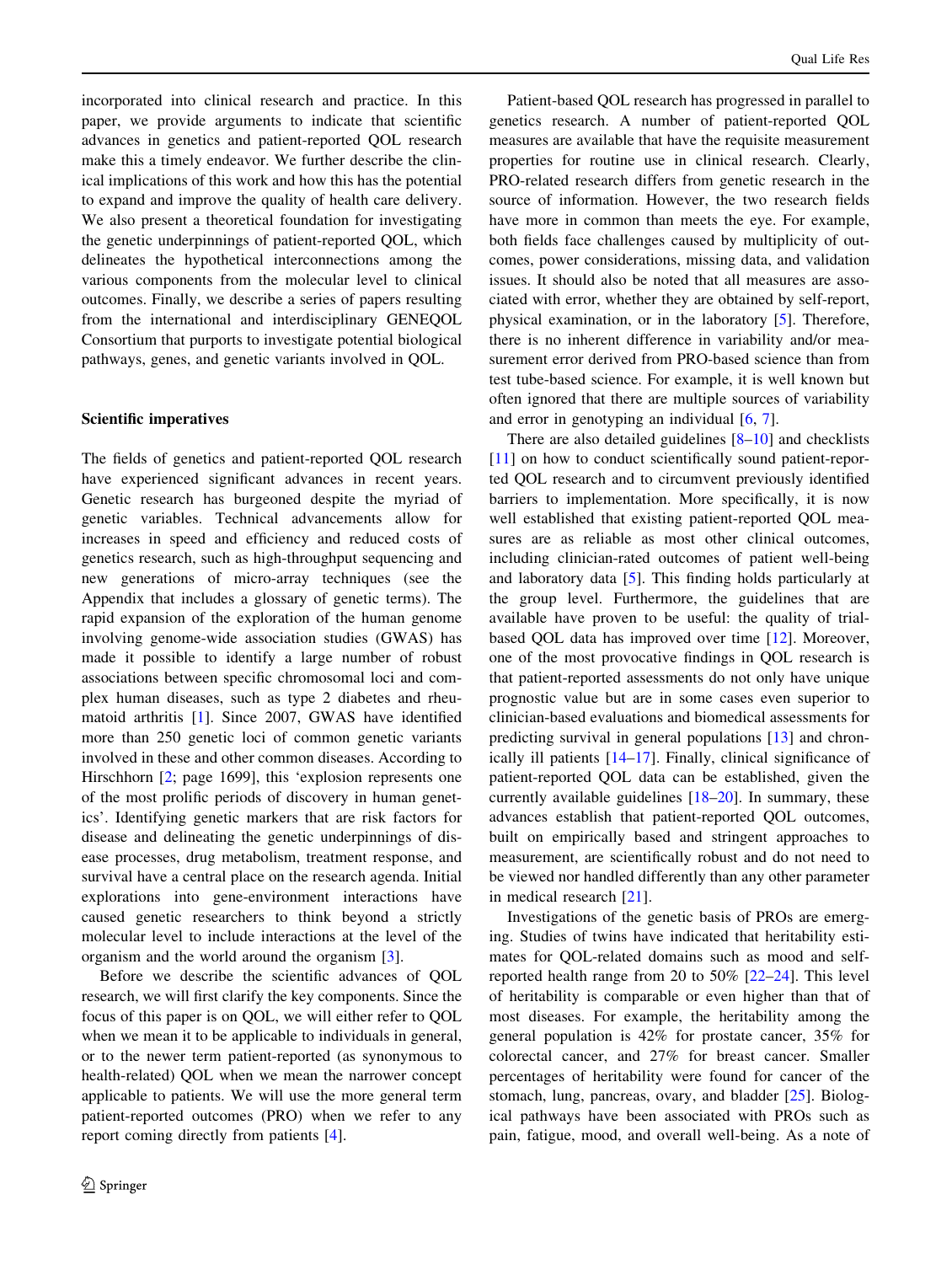caution, we would like to highlight that despite high levels of heritability and known biological pathways, the search for the myriad of genes and gene interactions involved in QOL is far from straightforward. Nevertheless, a number of genes related to these pathways have been identified. The linkage between patient-reported QOL and genetic variables has begun to be explored and yields promising results. Sloan and Zhao [[26\]](#page-7-0) were the first to examine the direct link between polymorphisms and cancer patients' QOL, using a large randomized North Central Cancer Treatment Group clinical trial. More than triple the number of relationships between genetic variables and patient-reported QOL outcomes were observed than would be expected by chance alone. They found evidence for relationships between overall QOL, symptom distress, and fatigue with variant genotypes of three enzymes involved in folate metabolism. Recently, Yang et al. [[27\]](#page-7-0) evaluated the role of glutathionerelated genotypes on QOL in advanced non-small cell lung cancer patients who participated in a clinical trial. Patients carrying the glutathione peroxidase 1 (GPX1-CC) genotype had a clinically significant decline in overall QOL, and physical, functional, and emotional well-being. Clearly, these findings need to be replicated in future independent samples. However, the findings are sufficiently compelling to justify further studies to delineate the genes that are involved in patient-reported QOL and the extent to which they impact such PROs.

#### Clinical implications

The actual translation of genetic knowledge into clinical practice is one of the key challenges for the next decades [\[28](#page-7-0), [29\]](#page-7-0). Genetic factors can be influenced by complex interactions with other genes, disease processes, and environmental factors that may change over time, making it difficult to know how to translate knowledge of these processes into clinical practice. Moreover, practical applications need to take issues of validity of the complex measurements into account [\[29](#page-7-0)].

Our vision for the future is nonetheless that emerging insight into the genetic basis of patient-reported QOL domains will ultimately allow us to explore new pathways for improving patient care. Knowledge of the biological pathways through which various genetic predispositions propel people toward negative or away from positive health experiences will ultimately transform health care. If we can identify patients who are susceptible to poor QOL, we will be able to better target preventive strategies and/or specific support, such as interventions inducing lifestyle and behavioural changes, psychological counseling or therapy, and/or pharmacological treatment. Such early interventions may have a profound impact enabling people to experience

substantially greater well-being because they involve the underlying genetic biology of health (see Theoretical Underpinnings). Results of this work will thus enable health care providers to screen for patients who are likely to experience symptoms and QOL deficits from disease and its treatments. We hope that as a consequence, clinicians will be able to intervene prophylactically, monitor patient well-being, improve treatment decision-making, and improve outcomes encompassing survival, QOL, and satisfaction with care. Ultimately, QOL can then become an integral component in the genetic profile. To cite Sloan and Zhao [\[26](#page-7-0)], ''Doctors will eventually use genetic patterns for several tasks: to tell whether a cancer will spread, to predict how various therapies such as specific drugs or radiation will work, and perhaps even to see how someone's QOL will be affected.''

#### Theoretical underpinnings

The analysis of the genetic disposition of patient-reported QOL requires a model to delineate the hypothetical relationships among QOL domains, biological mechanisms, and genetic variants. Such a model would need to go beyond the evident relationships among biological factors and disease-related symptoms, to acknowledge that QOL also comprises overall physical, social, and psychological well-being. We have adopted the widely used theoretical model of Wilson and Cleary [\[30](#page-7-0)] that links biological factors and patient-reported QOL. We propose a number of refinements of this model by first including the genetic underpinnings of biological/physiological variables as well as of individual characteristics (see Fig. [1\)](#page-3-0). The refinement also proposes a mutual influence between individual characteristics and genetic and biological factors, respectively. Additionally, the model allows for interactions to occur between environment and genetic/biological factors (e.g., epigenetic mechanisms). Further, the model refinement involves temporal relationships that may change over time, rendering the model explicitly dynamic. These and other refinements are described in more detail below. But first we will present the original model.

The model proposed by Wilson and Cleary [[30\]](#page-7-0) describes a continuum of interrelated levels/measures of health that can be ordered from more biological (left) to more psychological complexity and integration (right). Biological and physiological factors are related to the function of cells (e.g., creatinine levels), organs (e.g., pulmonary wheezes), and organ systems (e.g., the diagnosis of colorectal cancer). When the focus is shifted from cells or specific organ systems to the person as a whole, the first level encountered is symptom status. This category was defined as ''the patient's perception of an abnormal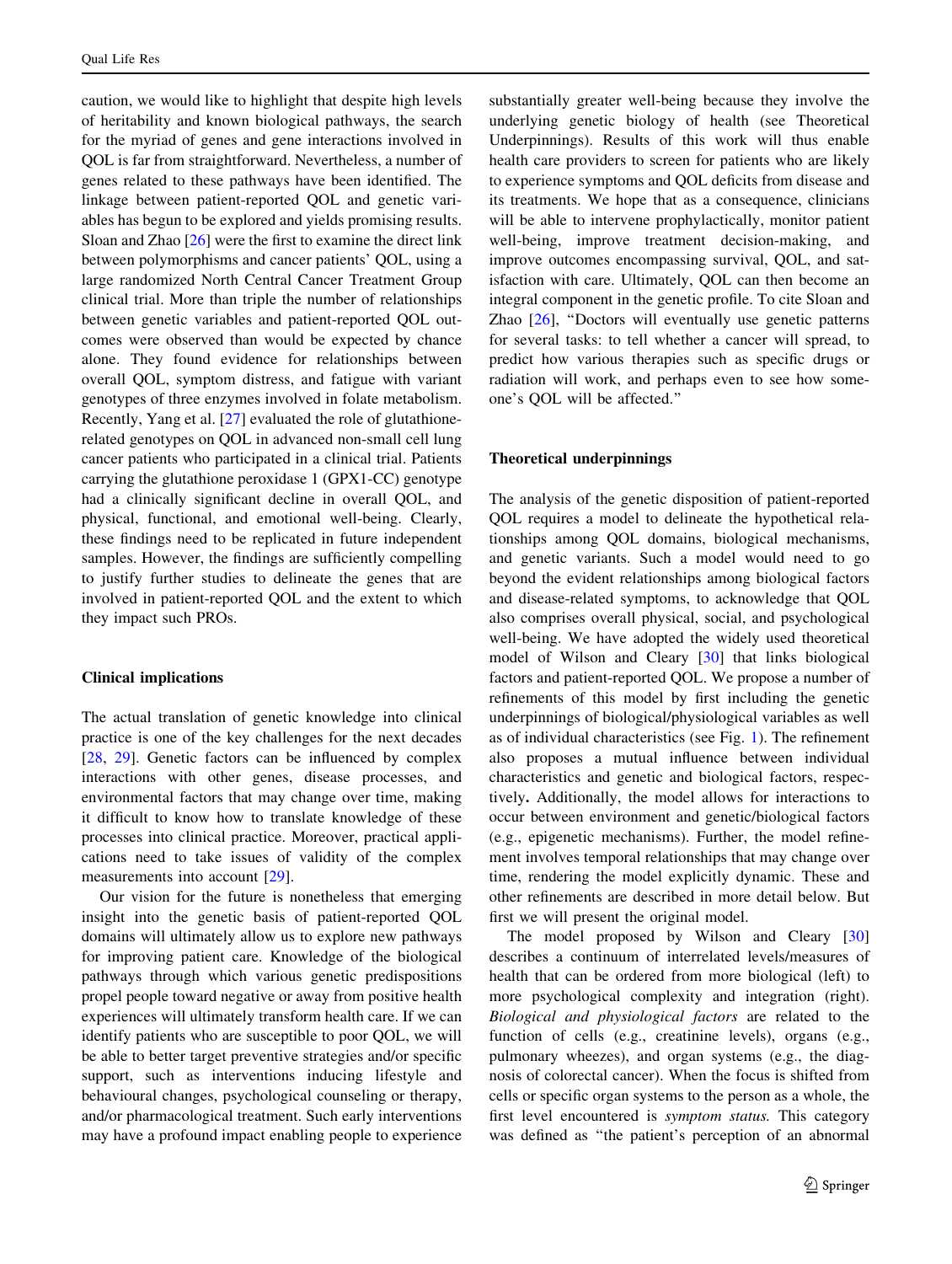<span id="page-3-0"></span>Fig. 1 Extended model of Wilson and Cleary [[29](#page-7-0)]. Interrupted arrows and words in italics are added to the original model. Bold arrows were original in standard font and highlight the increasingly acknowledged importance of the relationships they depict



physical, emotional, or cognitive state'' [\[30](#page-7-0); page 61], e.g., knee pain or worry. Functional status comprises physical, social, role, and psychological behavior and is related to the ability to perform particular defined tasks, e.g., ability to walk up stairs or handling stressful situations. General health perceptions refer to subjective evaluations of physical as well as mental health. Overall quality of life pertains to subjective assessments of how happy or satisfied the individual is with his/her life in the context of a specific physiological state, symptom experience, functional status, and subjective state of physical and mental well-being.

The arrows in the model indicate causal relationships, such that biological and physiological variables affect symptom status, which in turn impacts functional status and so on. Additionally, characteristics of the individual and of the environment also exert an impact on the different health outcomes. The more one moves to the right, the larger this impact becomes. Wilson and Cleary [[30\]](#page-7-0) also pointed out that the arrows in the model depict the dominant associations, but that many reciprocal and other relationships exist.

We propose the following extensions of this model to accommodate emerging evidence of the genetic underpinning of QOL. First, whereas the level of molecular and genetic factors was implicit in the original model, we included it as a separate category at the far left. Wilson and Cleary [\[30](#page-7-0); page 60] acknowledged that the most fundamental biological determinants of patient-reported QOL are molecular and genetic factors. However, these factors were not incorporated explicitly in their model because in 1995 (date of publication), these factors were not commonly measured and applied in routine clinical practice. The current abundance of genetic research addressing biological causes and courses of disease warrants this separate category in the model. These molecular and genetic factors thus impact symptom status, functional status, general health perceptions, and overall QOL indirectly via their involvement in the underlying disease.

Second, at the time Wilson and Cleary [\[30](#page-7-0)] published their model, the idea of a relationship between genes and QOL was far from evident. For example, the notion that QOL would be genetically determined had not appeared in the medical literature. Currently, there is mounting evidence that genes impact the experience of symptoms, perceptions of health, mood, and QOL in general. Therefore, we have also incorporated molecular and genetic factors as a separate category impacting characteristics of the individual. It follows that these genetic factors impact symptom status, functional status, general health perceptions, and overall QOL, via individual characteristics. These sets of genes may, in part, be the same genes involved in the underlying condition or disease process. For example, genes involved in the etiology or biology of pain may be similar to those involved in the subjective experience of pain. Other genes may be involved as well, particularly those that impact individual appraisals and experiences of health and life, e.g., via perception, personality, mood, and outlook on life.

Third, Wilson and Cleary [\[30](#page-7-0)] built their framework around dominant unidirectional relationships. We propose to add bidirectional arrows from characteristics of the individual to molecular and genetic factors, and biological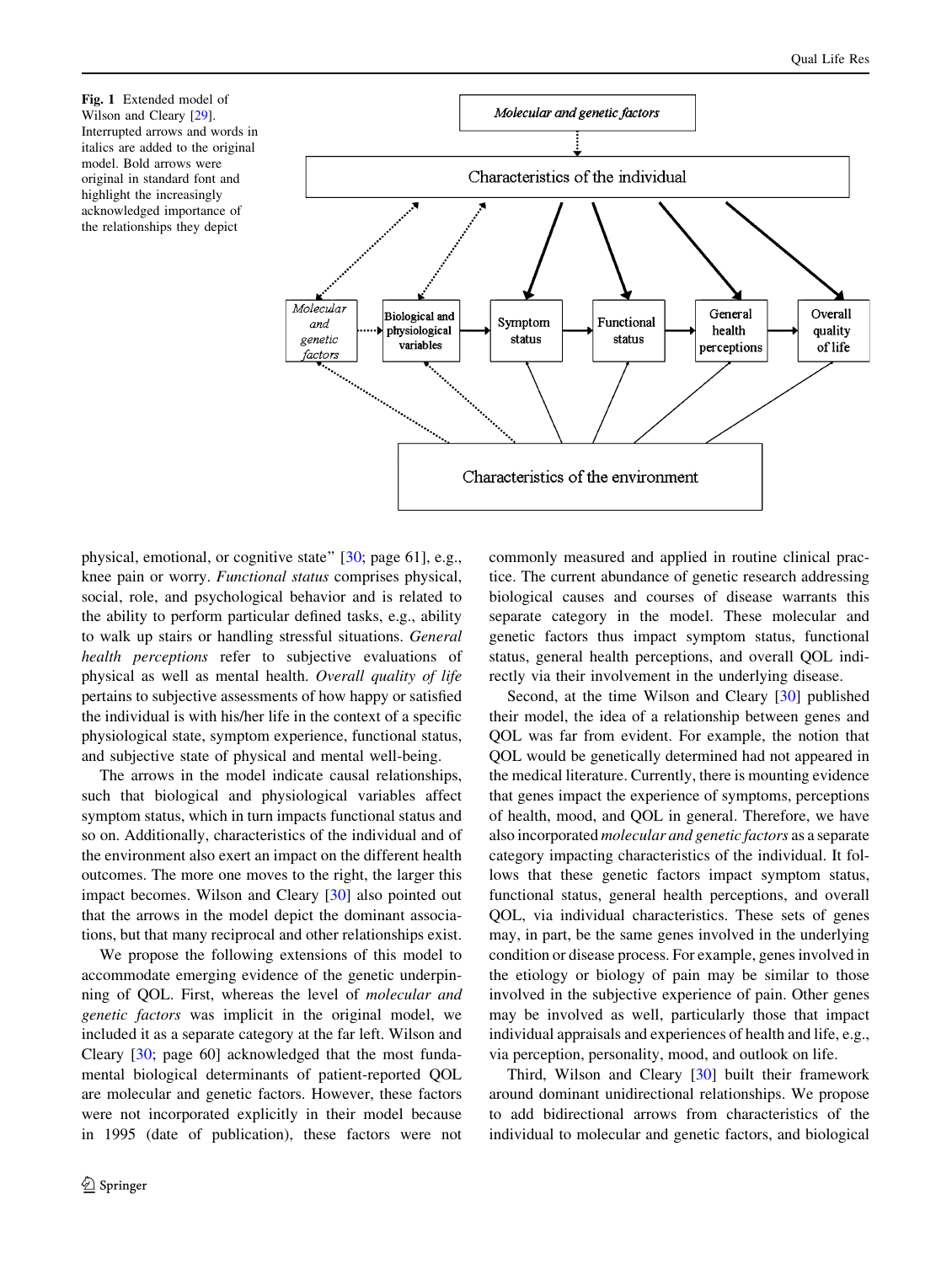and physiological variables, respectively. Clearly, our genetic and biological makeup has repeatedly been found to shape the way we are. In other words, the upward arrows are empirically warranted and beyond dispute. For a long time, clinicians have been convinced of the reverse impact of our minds on our body. A well-studied example is pain. There is emerging evidence that the expectation of clinical benefit is a major trigger for the placebo effect. Applied to pain, the expectation of pain relief in response to placebo analgesia may activate the reward circuitry and the release of dopamine in the ventral striatum, which in turn may trigger the endogenous opioid system [[31\]](#page-7-0). A maladaptive cognitive and emotional response to pain is catastrophizing, which involves feelings of helplessness, rumination, and aggrandizing pain-related complaints. Catastrophizing has been found to be consistently associated with elevated experiences of pain, probably via its effects on the central nervous, neuromuscular, cardiovascular, immune, and neuroendocrine systems [\[32](#page-7-0)]. Although evidence of the impact of cognitive processes and psychological reactions on bodily processes at the molecular level is emerging, it has yet to be scientifically articulated. We included this relationship in the model to indicate that it is an intriguing new frontier. In the not too distant future, we will no doubt know whether this bidirectionality is empirically warranted.

Fourth, we added unidirectional arrows from environment to molecular and genetic factors and biological and physiological variables. There is emerging evidence that the environment can alter gene expression, by down- or upregulation of the synthesis of specific proteins that affect an individual's mental state, by epigenetic mechanisms. For example, research in rodents indicated that parental nurturing behavior can bolster emotional resilience in the recipient by boosting the expression of the gene that modulates anxiety. Conversely, distressing events can turn off the expression of a neuronal growth protein, thereby eliciting depression [[33\]](#page-7-0).

Fifth, we thickened the arrows leading from characteristics of the individual to symptom status, functional status, general health perceptions, and overall QOL, as a minor adaptation. In this way, the increasing evidence is highlighted that individual characteristics, such as personality, illness perceptions, expectations, values, and coping strategies, can exert larger effects on PROs than biological and physiological variables, such as the underlying disease.

The added arrows to the Wilson and Cleary [[30\]](#page-7-0) model signify the intricate interplay between individual, biological, and environmental characteristics at the most fundamental level. It should be noted that the current model is a necessary simplification as multiple determinants interact and operate in nested genetic, biological, behavioural, and environmental contexts that change as a person develops. Thus, the temporal relationships, while not explicitly

addressed in the Wilson and Cleary model, may have a profound impact on each outcome [\[34](#page-7-0)]. Iterative interactions may occur over time (not depicted in the figure). For example, our genetic make up will influence our individual characteristics, such as personality and generalized tendencies to appraise experience (e.g., optimistic versus catastrophizing). This in turn will not only affect our overall psychological well-being but also our health and symptom experience, by shaping and perhaps transforming the underlying biological substrate. This in turn may affect an individual's psychosocial environment, and so on.

The suggested modifications cause the model to become symmetrical. Although it may be a mere graphical artifact, it is appealing because the gestalt it displays highlights the interplay between body and mind, or perhaps better, between brain and mind. It also demonstrates that QOL is not separate from biological factors. Rather, it represents the integration of all the preceding factors, including genetic, physiological, perceptual, and behavioral.

## Overview of papers

The aim of the current series of papers is to highlight that the time has come to investigate the genetic basis of patient-reported QOL and to stimulate investigations into the novel and intriguing questions surrounding the genetic disposition of QOL. In recognition of the magnitude of this task, we have taken a first step in answering this call to action by establishing the GENEQOL Consortium.

In pursuing the delineation of the relationship between genes and QOL, both genetic and QOL research is hindered by a mono-disciplinary approach. Few genetic researchers use QOL endpoints, and similarly few QOL researchers are engaged in genetic research. Therefore, it is of paramount importance to join forces among the disparate disciplines. This primary aim of the international and interdisciplinary GENEQOL Consortium is to provide the requisite foundation and research culture to stimulate the development of this multi-disciplinary field of research. We started to identify five primary patient-reported QOL outcomes as initial targets: self-rated physical health, pain, fatigue, negative psychological affect, and positive psychological affect. The first tangible objective of the GENEQOL Consortium was to develop a list of potential biological pathways, genes, and genetic variants involved in these QOL outcomes, by reviewing genetic studies. The establishment of the Consortium and its first results has been described in an omnibus paper [\[35](#page-7-0)].

This special series of papers informs readers of *Quality* of Life Research about this groundbreaking and emerging area of research and provides a more detailed summary of its first results than was possible in the context of the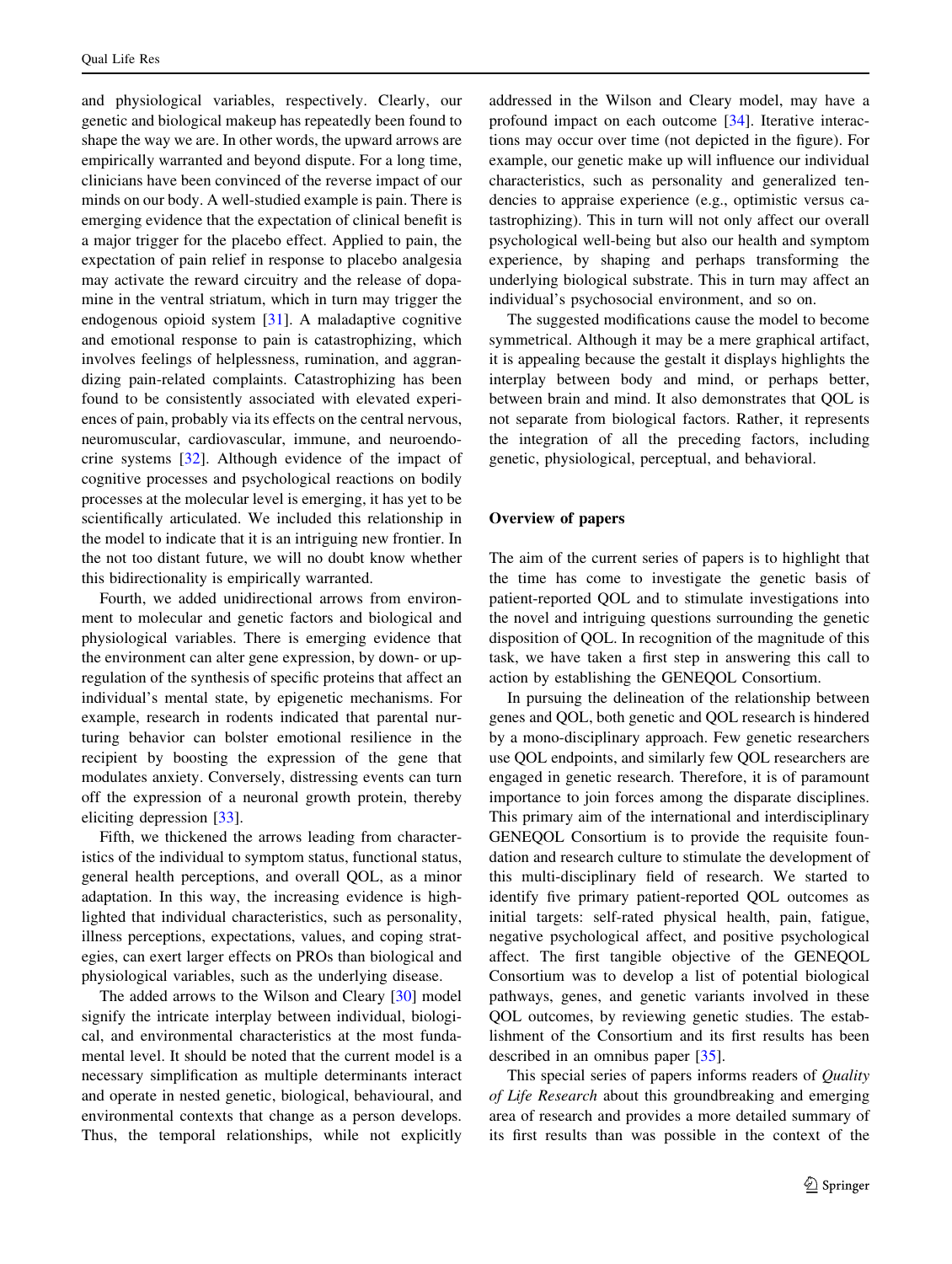omnibus paper. The series covers both the advances in genetic and patient-reported QOL research that allow for further investigation of the genetic underpinnings of such PROs, but also articulates outstanding questions. It starts with the current paper and is followed by a reflection from a patient perspective by Chauhan [[36\]](#page-8-0). She emphasizes that researchers interested in the genetic disposition of QOL share with patients complementary goals on the journey to enhance patients' QOL. By developing scientific validation for patient-reported experiences, researchers help the clinicians to focus more on the patients' perceptions. Identification of the genetic components validates the reality of the patient experience and makes clinicians more amenable to that reality as an important component of disease progression and treatment plans.

Shi and colleagues [\[37](#page-8-0)] address pain and provide an overview of the current knowledge of pain- and analgesicrelated pathways, genes, and genetic variants. The authors describe three categories of potential genetic pathways for pain perception. They also present the genes related to pharmacodynamics (receptor interactions, intracellular signaling, and modulation of opioid effects) and pharmacokinetics (metabolism and transport) of responses to analgesics.

The paper by Barsevick and colleagues [[38\]](#page-8-0) addresses the biological and genetic mechanisms of cancer-related fatigue. This significant symptom affects over 60% of cancer patients. The authors first describe a number of pathophysiological pathways that are hypothesized to be involved in fatigue, including, cytokine dysregulation, hypothalamic-pituitary-adrenal axis dysfunction, neurotransmitter dysregulation, and disruption of the circadian rhythm. The authors also address current evidence for the genetic control of cancer-related fatigue. For example, a number of cytokine genes and their polymorphisms have been proposed as candidate markers for the study of cancer-related fatigue. The identification of these pathways and genetic control mechanisms hold promise for the identification of effective treatments.

The paper by Sprangers and colleagues [[39\]](#page-8-0) focus on individuals' emotional states. These authors provide a summary of the heritability studies on negative as well as positive emotional states and show that heritability estimates for anxiety and depression (30%–40%) are slightly lower than those for positive emotional states (40%–50%). Additionally, biological pathways and genetic variants are described that are involved in these affect states. The hypothalamo-pituitary-adrenal axis was found to be a central system in the etiology of depression. Biological and genetic backgrounds of positive emotional states were found to be rarely investigated.

The work by the GENEQOL Consortium is expanded to include the investigation of relationships between genetic variables and QOL of over 8,000 mothers and pregnant

women and near to 6,000 of their young children [\[40](#page-8-0)]. QOL of mothers and children was measured longitudinally and DNA was extracted. Candidate genes have been studied and GWAS of QOL of both mothers and young children will be performed. This study is an example of a large birth cohort study that is one of the first to provide insight into the genetic underpinning of QOL of mothers and their young children. Moreover, the authors provide a template for data analyses to stimulate further research.

#### Parting thoughts: the path forward

The major aim of this series of publications is to stimulate researchers in the fields of genetics and patient-reported QOL to become engaged in this broad-ranging scientific endeavor. We are well aware that the combination of two scientific fields does not only bring together formidable scientific expertise but also compounds the scientific challenges inherent to each field. We hope that this series of papers will provide a path for QOL and genetics researchers to join forces to move this field forward in tangible ways and to unravel the intricate interplay of the genetic underpinnings of patient-reported QOL outcomes. The ultimate result will be a better understanding of the process relating disease, patient, and doctor that will have the potential to lead to improved survival, QOL, and health services delivery.

Acknowledgments We are indebted to Carolyn Schwartz for her support, suggestion to adopt a theoretical model linking patientreported QOL with genetic variables, and stimulating discussions. We would also like to thank all members of the GENEQOL Consortium for their astute and helpful comments to the current draft, their invaluable contributions to the papers in this series and their contribution to the Consortium activities at large. We thank anonymous reviewers for helpful suggestions to further improve the text.

Open Access This article is distributed under the terms of the Creative Commons Attribution Noncommercial License which permits any noncommercial use, distribution, and reproduction in any medium, provided the original author(s) and source are credited.

### Appendix A: Glossary

Chromosome: Self-replicating structures in the nucleus of a cell that carry the genetic information [[41\]](#page-8-0).

DNA (deoxyribonucleic acid): The double-stranded molecule that encodes genetic information [[42](#page-8-0)].

Epigenetics: The study of heritable changes to DNA structure that do not alter the underlying sequence [\[43](#page-8-0)]. Gene: The basic unit of inheritance. A sequence of DNA that codes for a particular protein product [\[42](#page-8-0)].

Genome: The entire collection of genetic information (or genes) that an organism possesses [\[41](#page-8-0)].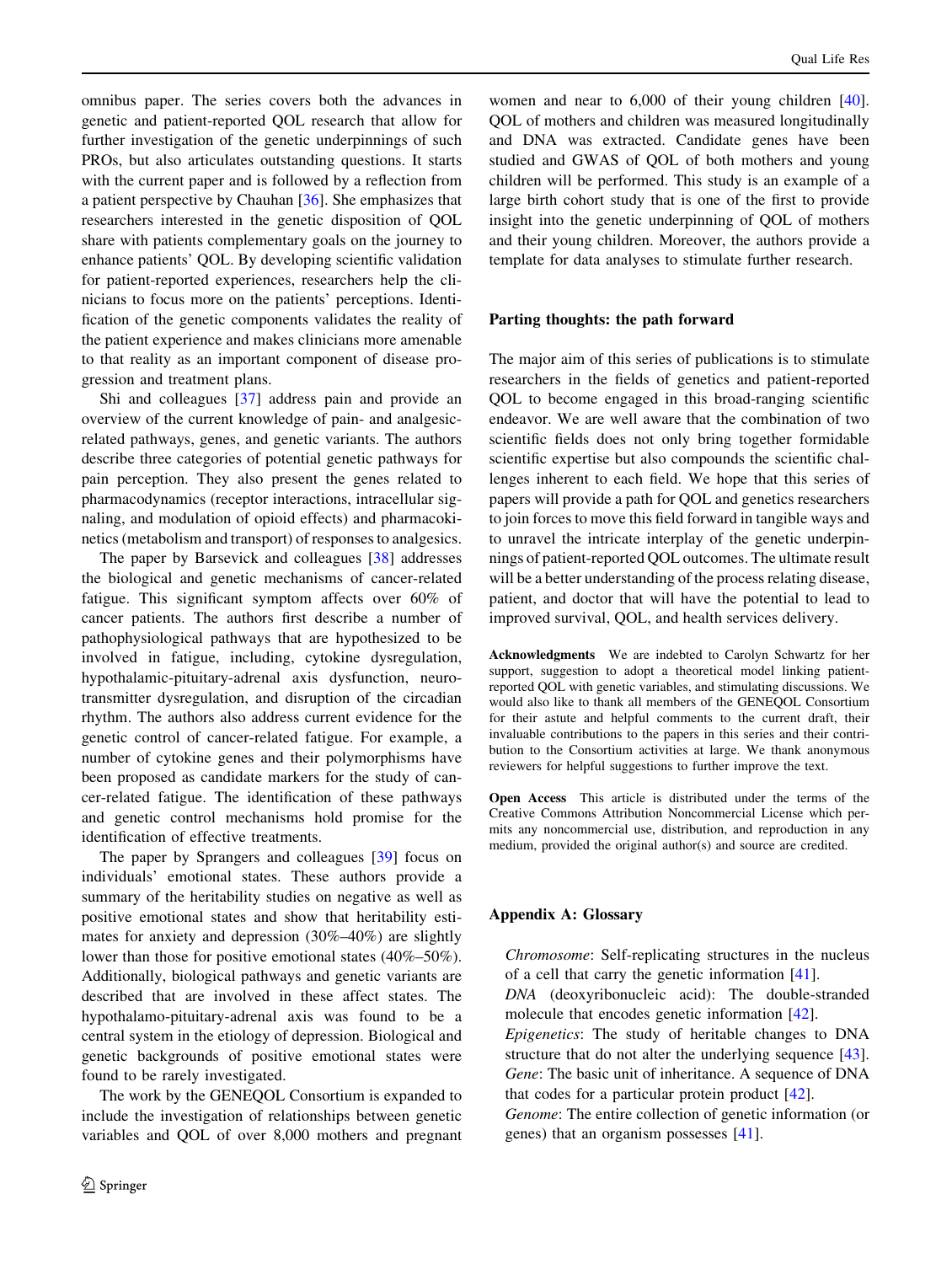<span id="page-6-0"></span>Genome-wide association study (GWAS): A study that evaluates association of genetic variation with outcomes or traits of interest by using 100,000–1,000,000 markers or more across the genome [[41\]](#page-8-0).

Genotype: The genetic constitution of an individual [\[41](#page-8-0)]. Heritability: The proportion of phenotypic differences among individuals that can be attributed to genetic differences in a particular population [\[42\]](#page-8-0).

High-throughput sequencing: High-speed and low-cost DNA sequencing.

Locus (plural, loci): The site(s) on a chromosome at which the gene for a particular trait is located [\[41](#page-8-0)].

Phenotype: An observed characteristic of an individual that results from the combined effects of genotype and environment [\[42](#page-8-0)].

Polymorphism: The existence of two or more variants of a gene, occurring in a population, with at least 1% frequency of the less common variant (cf mutation) [\[41](#page-8-0)]. Twin study: Study comparing the resemblance of identical and fraternal twins to estimate genetic and environmental components of variance [\[42](#page-8-0)].

# Appendix B: GENEQOL consortium participants per December 2009

Amy P. Abernethy, Duke Cancer Care Research Program, Duke University Medical Center, Durham, NC, US; Frank Baas, Laboratory of Neurogenetics, Academic Medical Center, University of Amsterdam, Amsterdam, The Netherlands; Andrea M. Barsevick, Cancer Prevention and Control Program, Fox Chase Cancer Center, Philadelphia, PA, US; Meike Bartels, Department of Biological Psychology, VU University, Amsterdam, the Netherlands; Dorret I. Boomsma, Department of Biological Psychology, VU University, Amsterdam, the Netherlands; Andrew Bottomley, Quality of Life Department, EORTC Data Center, Brussels, Belgium; Michael Brundage, Department of Oncology, Queen's University Cancer Centre of Southeastern Ontario, Kingston, Ontario, Canada; Cynthia Chauhan, Cancer Advocacy, Wichita, KS, US; David Cella, Department of Medical Social Sciences, Feinberg School of Medicine, Chicago, IL, US; Charles S. Cleeland, Department of Symptom Research, The University of Texas M. D. Anderson Cancer Center, Houston, TX, US; Corneel Coens, Quality of Life Department, EORTC Data Center, Brussels, Belgium; Amylou C. Dueck, Section of Biostatistics, Mayo Clinic, Scottsdale, AZ, US; Marlene H. Frost, Women's Cancer Program, Mayo Clinic, Rochester, MN, US; Per Hall, Department of Medical Epidemiology and Biostatistics, Karolinska Institute, Stockholm, Sweden; Michele Y. Halyard, Department of Radiation Oncology, Mayo Clinic, Scottsdale, AZ, US; Pål Klepstad, Department of Intensive Care Medicine, St Olavs University Hospital, Norwegian University of Technology and Science, Trondheim, Norway; Nicholas G. Martin, Queensland Institute of Medical Research, Brisbane, Australia; Christine Miaskowski, School of Nursing, University of California, San Francisco, CA, US; Miriam Mosing, Queensland Institute of Medical Research, Brisbane, Australia; Benjamin Movsas, Department of Radiation Oncology, Henry Ford Health System, Detroit, MI, US; Joao R. Oliveira, Department of Neuropsychiatry, Federal University of Pernambuco, Recife— Pernambuco, Brazil; Juan Ordoñana, Department of Human Anatomy and Psychobiology, University of Murcia, Murcia, Spain; Donald L. Patrick, Department of Health Services, University of Washington, Seattle, WA, US; Nancy L. Pedersen, Department of Medical Epidemiology and Biostatistics, Karolinska; Institute, Stockholm, Sweden; Hein Raat, Preventive Youth Health Care, Erasmus Medical Center, Rotterdam, the Netherlands; Bryce Reeve, Division of Cancer Control and Population Sciences, National Cancer Institute, Bethesda, MD, US; Mary E. Ropka, Cancer Prevention and Control Program, Fox Chase Cancer Center, Cheltenham, PA, US; Quiling Shi, Department of Symptom Research, The University of Texas M. D. Anderson Cancer Center, Houston, TX, US; Gen Shinozaki, Department of Psychiatry and Psychology, Mayo Clinic, Rochester, MN, US; Jasvinder A. Singh, Minneapolis Veterans Affairs Medical Center and University of Minnesota, Minneapolis, MN and Mayo Clinic College of Medicine, Rochester, MN, US; Jeff A. Sloan, Department of Health Sciences Research, Mayo Clinic, Rochester, MN, US; Mirjam A. G. Sprangers, Department of Medical Psychology, Academic Medical Center, University of Amsterdam, Amsterdam, The Netherlands; Dick Swaab, The Netherlands Institutes for Neuroscience, Amsterdam, the Netherlands; Cornelis J. F. Van Noorden, Department of Cell Biology and Histology, Academic Medical Center, University of Amsterdam, Amsterdam, The Netherlands; Ruut Veenhoven, Faculty of Social Sciences, Erasmus University Rotterdam, Rotterdam, The Netherlands; Gert Wagner, Berlin University of Technology, Max Planck Research School LIFE, Berlin, Germany; Ping Yang, Department of Genetic Epidemiology, Mayo Clinic, Rochester, MN, US; Ailko H. Zwinderman, Department of Clinical Epidemiology and Biostatistics, Academic Medical Center, University of Amsterdam, Amsterdam, The Netherlands.

#### References

<sup>1.</sup> Hardy, J., & Singleton, A. (2009). Genomewide association studies and human disease. New England Journal of Medicine, 360, 1759–1768.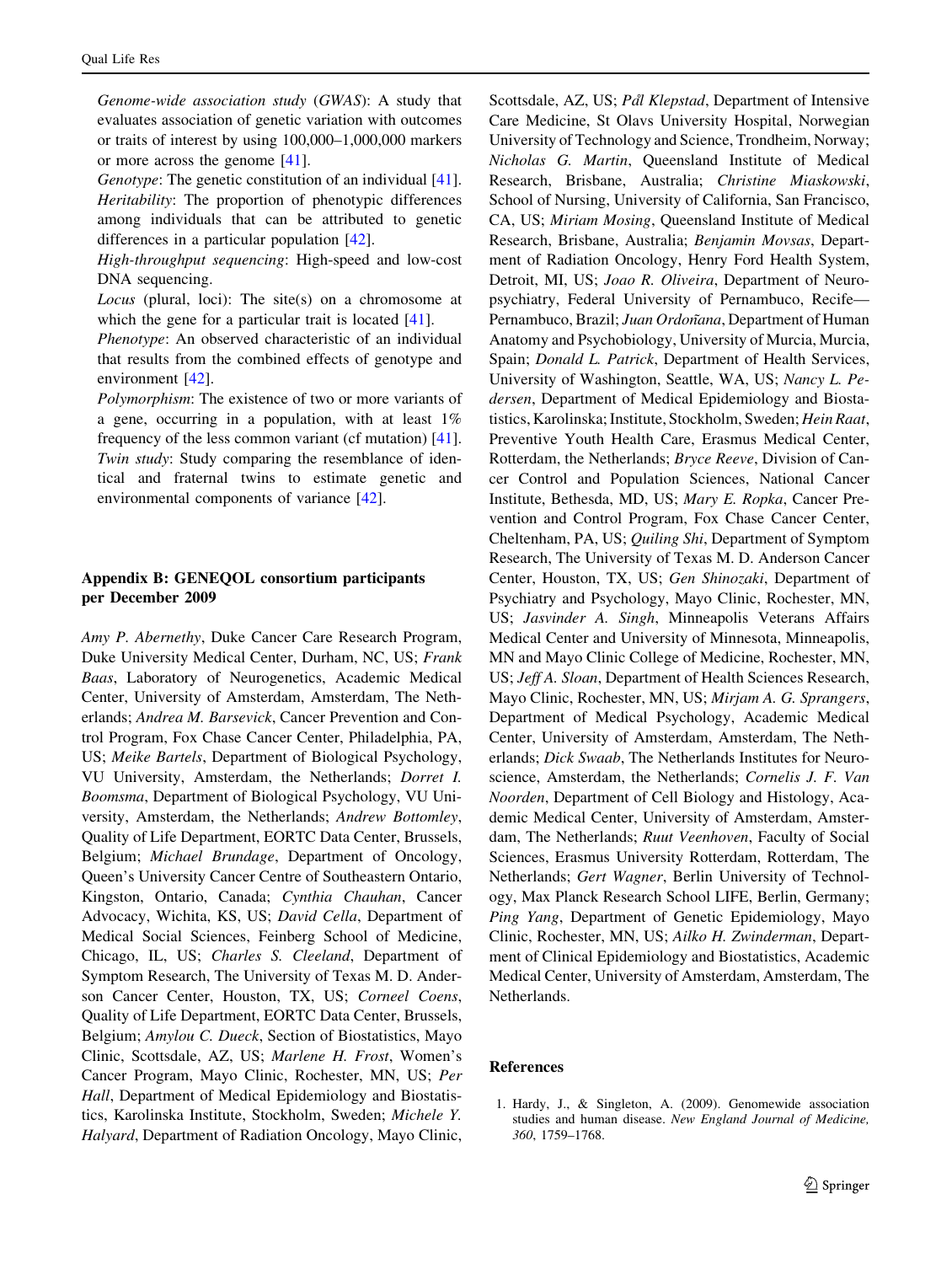- <span id="page-7-0"></span>2. Hirschhorn, J. N. (2009). Genomewide association studies— Illuminating biologic pathways. New England Journal of Medicine, 360, 1699–1701.
- 3. Seabrook, J. A., & Avison, W. R. (2010). Genotype-environment interaction and sociology: Contributions and complexities. Social Science and Medicine, 70, 1277–1284.
- 4. Patrick, D. L., Burke, L. B., Powers, J. H., Scott, J. A., Rock, E. P., Dawisha, S., et al. (2007). Patient-reported outcomes to support medical product labeling claims: FDA perspective. Value Health, 10, S125–S137.
- 5. Hahn, E. A., Cella, D., Chassany, O., Fairclough, D. L., Wong, G. Y., Hays, R. D., et al. (2007). Precision of health-related qualityof-life data compared with other clinical measures. Mayo Clinic Proceedings, 82, 1244–1254.
- 6. Hüebner, C., Petermann, I., Browning, B. L., Shelling, A. N., & Ferguson, L. R. (2007). Triallelic single nucleotide polymorphisms and genotyping error in genetic epidemiology studies: MDR1 (ABCB1) G2677/T/A as an example. Cancer Epidemiology, Biomarkers and Prevention, 16, 1185.
- 7. Pluzhnikov, A., Below, J. E., Konkashbaev, A., Tikhomirov, A., Kistner-Griffin, E., Roe, C. A., et al. (2010). Spoiling the whole bunch: Quality control aimed at preserving the integrity of highthroughput genotyping. The American Journal of Human Genetics, 87, 123–128.
- 8. Fayers, P. M., Hopwood, P., Harvey, A., Girling, D. J., Machin, D., & Stephens, R. (1997). Quality of life assessment in clinical trials—guidelines and a checklist for protocol writers: The UK Medical Research Council experience. MRC Cancer Trials Office. European Journal of Cancer, 33, 20–28.
- 9. De Haes, J., Curran, D., Young, T., Bottomley, A., Flechtner, H., Aaronson, N., et al. (2000). Quality of life evaluation in oncological clinical trials—the EORTC model. European Journal of Cancer, 36, 821–825.
- 10. Bottomley, A., Jones, D., & Claassens, L. (2009). Patientreported outcomes: Assessment and current perspectives of the guidelines of the Food and Drug Administration and the reflection paper of the European Medicines Agency. European Journal of Cancer, 45, 347–353.
- 11. Efficace, F., Bottomley, A., Osoba, D., Gotay, C., Flechtner, H., D'haese, S., et al. (2003). Beyond the development of healthrelated quality of life (HRQOL) measures. A checklist for evaluating HRQOL outcomes in cancer clinical trials—does HRQOL evaluation in prostate cancer research inform clinical decisionmaking? Journal of Clinical Oncology, 21, 3502–3511.
- 12. Efficace, F., Osoba, D., Gotay, C., Sprangers, M., Coens, C., & Bottomley, A. (2007). Has the health-related quality of life reporting in clinical cancer trials improved over time? Towards bridging the gap with clinical decision making. Annals of Oncology, 18, 775–781.
- 13. Idler, E. L., & Benyamini, Y. (1997). Self-rated health and mortality: A review of 27 community studies. Journal of Health and Social Behavior, 38, 21–37.
- 14. Singh, J. A., Nelson, D. B., Fink, H. A., & Nichol, K. L. (2005). Health-related quality of life predicts future health-care utilization and mortality in veterans with self-reported physician-diagnosed arthritis: The veterans arthritis quality of life study. Seminars in Arthritis Rheumatism, 34, 755–765.
- 15. Cunningham, W. E., Crystal, S., Bozzette, S., & Hays, R. D. (2005). The association of health-related quality of life with survival among persons with HIV infection in the United States. Journal of General Internal Medicine, 20, 21–27.
- 16. Mapes, D. L., Lopes, A. A., Satayathum, S., Mccullough, K. P., Goodkin, D. A., Locatelli, F., et al. (2003). Health-related quality of life as a predictor of mortality and hospitalization: The Dialysis Outcomes and Practice Patterns Study (DOPPS). Kidney International, 64, 339–349.
- 17. Gotay, C. C., Kawamoto, C. T., Bottomley, A., & Efficace, F. (2008). The prognostic significance of patient-reported outcomes in cancer clinical trials. Journal of Clinical Oncology, 26, 1355–1363.
- 18. Revicki, D., Hays, R. D., Cella, D., & Sloan, J. (2008). Recommended methods for determining responsiveness and minimally important differences for patient-reported outcomes. Journal of Clinical Epidemiology, 61, 102–109.
- 19. Norman, G. R., Wyrwich, K. W., & Patrick, D. W. (2007). The mathematical relationship among different forms of responsiveness coefficients. Quality of Life Research, 16, 815–822.
- 20. Crosby, R. D., Kolotkin, R. L., & Williams, G. R. (2003). Defining clinically meaningful change in health-related quality of life. Journal of Clinical Epidemiology, 56, 395–407.
- 21. Sprangers, M. A. G. (2010). Disregarding clinical trial-based patient-reported outcomes is unwarranted: Five advances to substantiate the scientific stringency of quality-of-life measurement. Acta Oncologica, 49, 155–163.
- 22. Nes, R. B., Røysamb, E., Tambs, K., Harris, J. R., & Reichborn-Kjennerud, T. (2006). Subjective well-being: Genetic and environmental contributions to stability and change. Psychological Medicine, 36, 1033–1042.
- 23. Svedberg, P., Gatz, M., Lichtenstein, P., Sandin, S., & Pedersen, N. L. (2005). Self-rated health in a longitudinal perspective: A 9-year follow-up twin study. Journal of Gerontology Series B: Psychological Sciences and Social Sciences, 60, S331–S340.
- 24. Romeis, J. C., Heath, A. C., Xian, H., Eisen, S. A., Scherrer, J. F., Pedersen, N. L., et al. (2005). Heritability of SF-36 among middle-age, middle-class, male-male twins. Medical Care, 43, 1147–1154.
- 25. Lichtenstein, P., Holm, N. V., Verkasalo, P. K., Iliadou, A., Kaprio, J., Koskenvuo, M., et al. (2000). Environmental and heritable factors in the causation of cancer. The New England Journal of Medicine, 343, 78–85.
- 26. Sloan, J., & Zhao, X. (2006). Genetics and quality of life. Current Problems in Cancer, 30, 255–260.
- 27. Yang, P., Mandrekar, S. J., Hillman, S. H., Allen Ziegler, K. L., Sun, Z., Wampfler, J. A., et al. (2009). Evaluation of glutathione metabolic genes on outcomes in advanced non-small cell lung cancer patients after initial treatment with platinum-based chemotherapy: An NCCTG-97-24-51 based study. Journal of Thoracic Oncology, 4, 479–485.
- 28. Janssens, A. C., & Van Duijn, C. M. (2009). Genome-based prediction of common diseases: Methodological considerations for future research. Genome Medicine, 18, 20.
- 29. Ioannidis, J. P. A. (2010). Genetics, personalized medicine, and clinical epidemiology: Expectations, validity, and reality in omics. Journal of Clinical Epidemiology, 63, 945–949.
- 30. Wilson, I. B., & Cleary, P. D. (1995). Linking clinical variables with health-related quality of life. A conceptual model of patient outcomes. Journal of the American Medical Association, 273, 59–65.
- 31. de la Fuente-Fernandez, R. (2009). The placebo-reward hypothesis: Dopamine and the placebo effect. Parkinsonism and Related Disorders, 15S3, S72–S74.
- 32. Campbell, C. M., & Edwards, R. R. (2009). Mind-body interactions in pain: The neurophysiology of anxious and catatstrophic pain-related thoughts. Translational Research, 153, 97–101.
- 33. Higgins, E. S. (2009). The new genetics of mental illness. Scientific American Mind, 19, 41–47.
- 34. Halfon, N., & Hochstein, M. (2002). Life course health development: An integrated framework for developing health, policy, and research. The Milbank Quarterly, 80, 433–479.
- 35. Sprangers, M. A. G., Sloan, J. A., Veenhoven, R., Cleeland, C. S., Halyard, M. Y., Abernethy, A. P., et al. (2009). The establishment of the GENEQOL Consortium to investigate the genetic